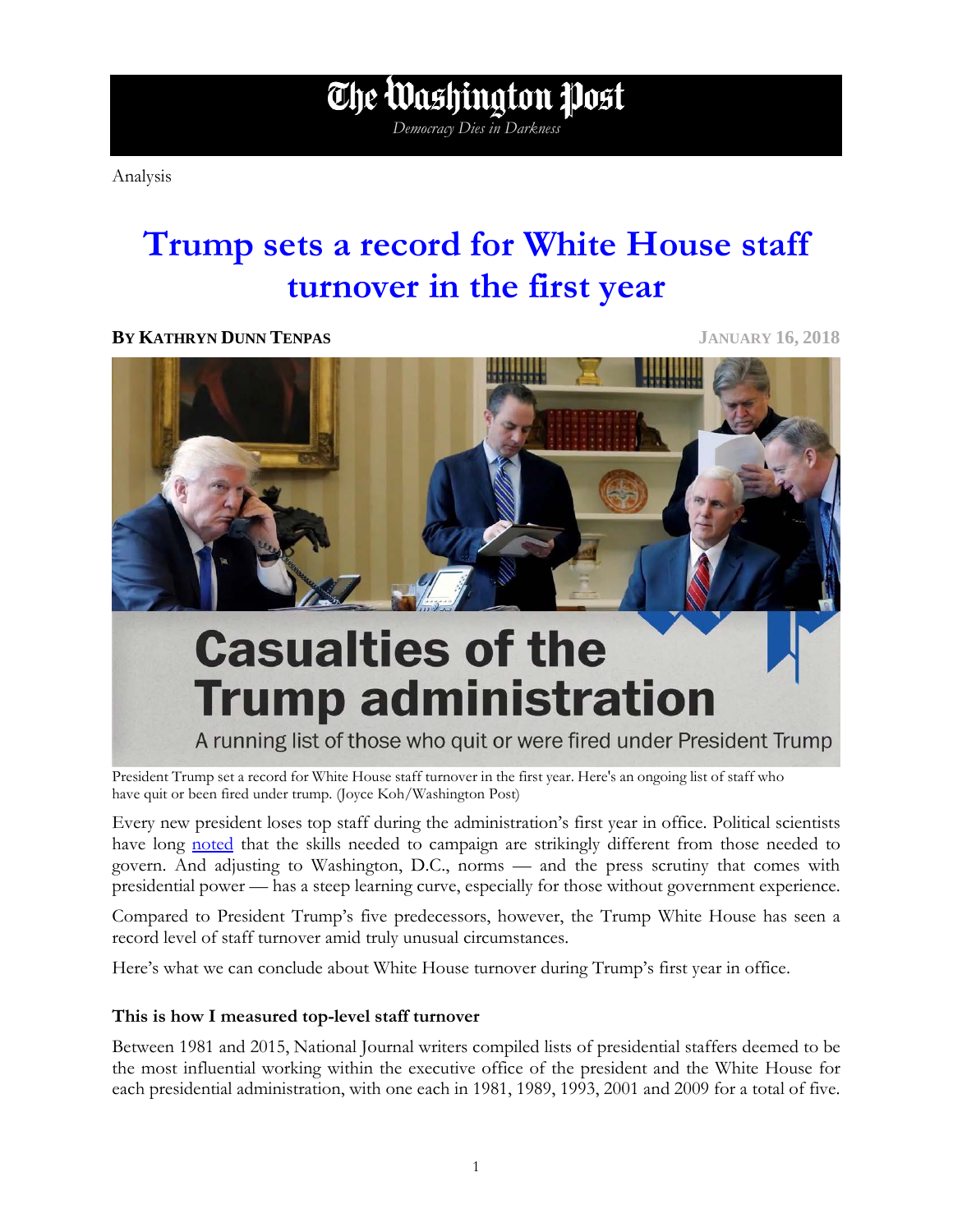## The Washington Post

*Democracy Dies in Darkness*

Let's call these top staffers the "A Team." I used use the old National Journal lists to compare Trump staff turnover to that of previous presidents. (Note: These are in print, not online.)

To generate the Trump A Team, I worked with Bloomberg Law journalist Madison Alder to record every job title from those five National Journal editions and determine the frequency with which each job title occurred. Every job title that was listed in every administration we called Tier 1 positions, comprised of 12 titles in all; these include, for example, the position of the chief of staff. Titles listed in four of the five editions we called Tier 2 positions and again included 12 titles, including the Office of Management and Budget director. Similarly, those titles that were listed in three of the five editions were called Tier 3 positions with a total of 14; those listed just twice were called Tier 4 positions, with 22.

For all these titles, we identified all Trump staff members who have occupied any of these positions.

We then added new titles. In all five editions, the National Journal listed on average 19 new positions each year considered significant enough to count as influential. Based on Politico's January 201[7 listing](http://static.politico.com/8d/b5/2d5f32fd472bb46d06c07da0b8fa/170125-trump-white-house-staff-1-25-17-1.pdf) of White House staff, we identified 19 influential new positions in the Trump administration and added those to the Trump A Team. These included the most senior titles — assistants to the president and deputy assistants to the president — that had not previously been listed by National Journal, such as Stephen K. Bannon, chief strategist and senior counselor to the president.

From that list, I determined Trump staff turnover, defined as any staff movement — whether from resignation, promotion or firing.

#### **There was a lot of churn in the Trump administration**

As shown in the figure below, the Trump administration witnessed record level turnover during Trump's first year in office.



### Percent of White House staff leaving their position in the president's first year